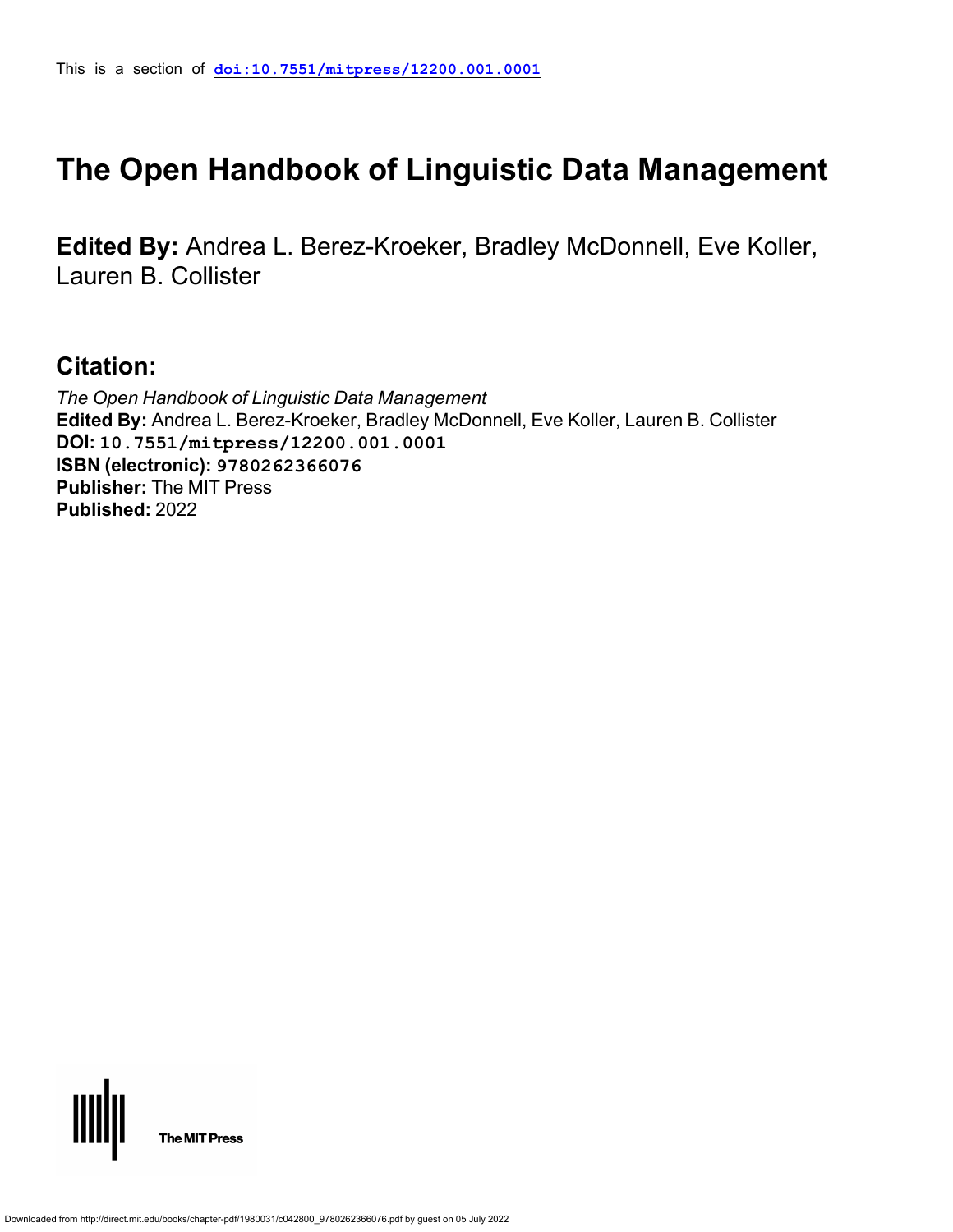### **47 Managing Web Experiments for Psycholinguistics: An Example from Experimental Semantics/Pragmatics**

**Judith Degen and Judith Tonhauser**

#### **1 Introduction**

This chapter reports on the organization of an experimental semantics/pragmatics project that investigated the extent to which variability in a content's projectivity is predicted by that content's at-issueness (Tonhauser, Beaver, & Degen 2018). The project included four web-based experiments in which participants adjusted sliding scales to provide projectivity and at-issueness ratings for close to three hundred items. The workflow and best practices we report here are generalizable to any sufficiently similar web-based study, as well as to in-lab studies and dependent measures that differ substantially from the reported ones, for example, online measures such as eye movements. The workflow further easily accommodates computational project components including cognitive models and corpus analyses, though the current chapter does not include these components. The chapter also describes best practices within the first author's interActive Language Processing Lab at Stanford (ALPS) at the time of writing. We close with some reflections on what we would do differently if we were we to start this project again from scratch.

### **2 Research hypothesis: The less at-issue a content is, the more it projects**

The project whose organization is described in this chapter was published in Tonhauser, Beaver, and Degen (2018) and addressed the following two questions, which we explain further in this section:

- 1. Is there variability in the extent to which the content associated with an expression projects?
- 2. If there is variability, is degree of projection predicted by a content's at-issueness?

For instance, the verb *regret* is typically taken to be a factive predicate. This means that even when embedded under so-called entailment-canceling operators such as polar questions as in (1) or negation as in (2), the content of its complement—here *that Mike visited Alcatraz*—is taken to project, in other words, the speaker of (1) and (2) is taken to be committed to Mike having visited Alcatraz.

- (1) Does Felipe regret that Mike visited Alcatraz?
- (2) Felipe doesn't regret that Mike visited Alcatraz.

This is in contrast to (3) and (4), where the speaker is not taken to be committed to the content of the complement of the non-factive predicate *think*.

- (3) Does Felipe think that Mike visited Alcatraz?
- (4) Felipe doesn't think that Mike visited Alcatraz.

While intuitions appear to be clear regarding the projection of some contents, there is evidence that content varies in its projectivity (Karttunen 1971; Smith & Hall 2011; Xue & Onea 2011). Our goal was to investigate this potential projection variability systematically and test the hypothesis, based on previous work (Abrusán 2011; Beaver et al. 2017; Simons et al. 2010), that projection of content is predicted by the extent to which that content is not-at-issue, in other words, the extent to which the content is taken to be background information.

To address research questions 1 and 2, we conducted four web-based experiments: in experiments 1a and 1b, we collected projection ratings and at-issueness ratings for the projective contents of two sets of expressions. In experiments 2a and 2b, we collected at-issueness ratings for the same contents as in experiments 1a and 1b using a different at-issueness diagnostic. We found that there is variability in the projectivity of content associated with different expressions, both across and within expressions, and that this variability is systematically predicted by at-issueness: the less at-issue a particular content is, the more it projects.

While this project investigated issues at the core of formal semantics/pragmatics, the project management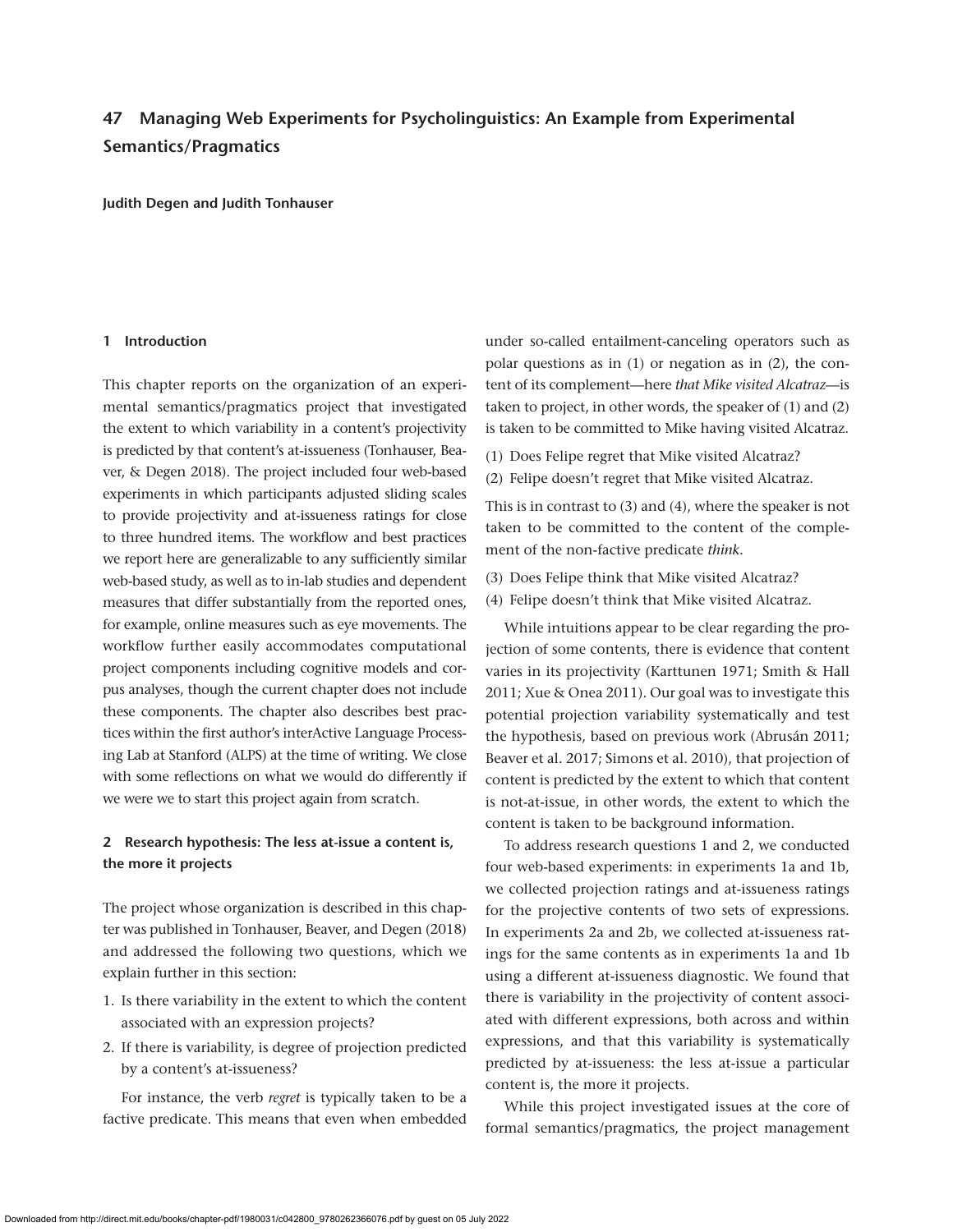structure described herein is general enough to extend to experimental studies in any area of linguistics.

#### **3 Data management: The organizational framework**

In this section we present the workflow and organization of the project and offer comments on the general workflow of any experimental project we conduct. To orient the reader to the management spirit of this and all other projects conducted within ALPS Lab: we aim for all experiments and analyses reported in papers to be directly reproducible (see also Berez-Kroeker, McDonnell, Collister, & Koller, chapter 1, this volume; Gawne & Styles, chapter 2, this volume; Mattern, chapter 5, this volume). This means that we aim to freely share as much of a project as possible and avoid using proprietary software whenever possible. For the current project, all experimental files, data files, and analysis files are freely available online. Moreover, all of the software used to generate the experiments, manage the connection between the experiment and the experiment hosting platform, and analyze the data, are open source.

#### **3.1 The organizational framework for collaboration**

While every project starts with an idea, its organization starts with the creation of a dedicated project directory that serves to store experimental materials, data, analysis scripts, and documentation. The collaborative nature of many experimental (and computational) projects requires a framework to manage file sharing and communication between collaborators. To this end, we use GitHub,<sup>1</sup> Git,<sup>2</sup> and Slack,<sup>3</sup> described in the following.

As a matter of course, we immediately turn a new project directory into a GitHub repository so all materials experimental files, data files, and analysis files—are openly shared online. GitHub is a file hosting platform that includes version control and allows people to work together on projects. We recommend the use of GitHub as a way of sharing project materials openly regardless of the number of project collaborators. The repository that accompanies this chapter can be found at [https://github](https://github.com/judith-tonhauser/how-projective) [.com/judith-tonhauser/how-projective](https://github.com/judith-tonhauser/how-projective).

In this project (and in general for ALPS Lab projects), we used Git to keep track of the project's progress. Git is a version control system. Originally it was developed for tracking changes in software development, but it has the broader application of tracking changes in any file, which makes it

useful for tracking changes in research projects generally. We use Git to locally keep track of changes we make to files, and via integration with GitHub, these changes are also visible to our collaborators and anybody with internet access at large. We additionally used Slack, a collaboration tool that is essentially a messaging system and allows for (groups of) users to create channels dedicated to specialized topics or research projects and to exchange messages about the project. We used Slack's GitHub integration feature to link the GitHub repository to our dedicated project channel, which allows Slack to follow any changes made to the GitHub repository and to automatically post as messages in Slack the commit messages created by the researcher when a change is made to the repository. This allows collaborators on the project to be notified when a change is made to the repository and to see what the nature of the change is (provided the researcher making the change has written an informative commit message). Together, Git/ GitHub/Slack comprise the collaboration framework used in this project and in all of ALPS Lab's projects. Note that for the reader interested in following the structure of the project, Slack is not necessary, though we recommend it as a tool for collaborative research projects to manage communication. Similarly, for readers who have not integrated Git/GitHub into their workflow, using these tools is not necessary for viewing or emulating the project structure, though we strongly recommend integrating these tools into your own workflow as they increase ease of collaboration, increase project transparency and shareability, and assuage fears of losing data or not being able to revert to a previous version of a file.

In the following, you can (a) view the project in the browser at [https://github.com/judith-tonhauser/how](https://github.com/judith-tonhauser/how-projective) [-projective;](https://github.com/judith-tonhauser/how-projective) (b) download the project repository from that same URL and follow along locally on your machine; or (c) if you have installed Git, clone the repository from the command line and follow along locally:

git clone [https://github.com/judith](https://github.com/judith-tonhauser/how-projective.git)[tonhauser/how-projective.git](https://github.com/judith-tonhauser/how-projective.git)

#### **3.2 Project repository structure**

The project repository, like ALPS Lab repositories in general, has the following content:

1. A *README* markdown file in the root directory of the repository, which contains information about the repository's contents.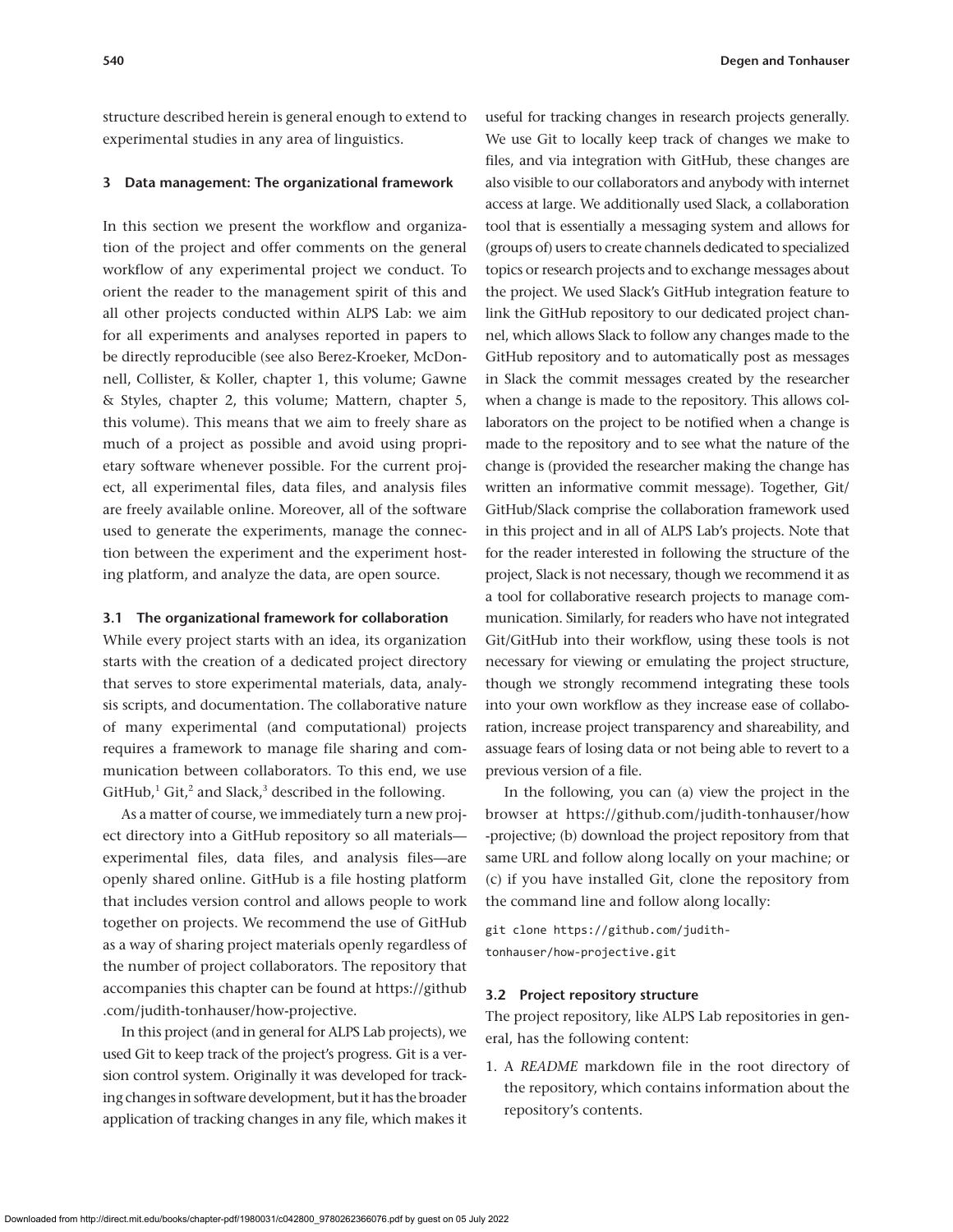- 2. An *experiments* directory, which stores all the files required to run the experiments. This directory is further divided into sub-directories: one for each experiment, named appropriately, and a *\_shared* directory that contains JavaScript libraries required for any of the experiments to run.
- 3. A *results* (or *analysis*) directory, which stores all the files required to analyze the collected data. This directory is further divided into sub-directories that mirror the structure of the *experiments* directory, that is, each experiment in *experiments* has its corresponding directory in *results*. It also contains files with helper functions required by all analysis scripts (in this case, aptly named *helpers.R*) as well as a separate directory for any analyses spanning multiple experiments.
- 4. A *paper* (or *writing*) directory, which contains the files that generate the final submitted version of the paper. When this is a more general *writing* directory, it may contain multiple writing projects, organized as separate sub-directories.

A project repository routinely contains the following additional directories:

- 5. A *data* directory, if the project is complex and the researchers want to keep all relevant data files in one place.
- 6. A *models* directory, if the project encompasses a computational cognitive modeling (separate from the statistical analysis) component, as is frequently the case in ALPS Lab.
- 7. A *talks* directory, where slides from talks given about the project are stored.

Some projects may also encompass corpus searches. Depending on the status of these searches—whether they constitute the main studies of the project or whether they are used to extract information to be used in the analysis of the main studies—they may either merit their own top-level directory (e.g., *corpus\_analysis*) or be included in the *experiments* or *analysis* directories. Finally, each repository also contains a *.gitignore* file, which specifies files that Git should ignore (i.e., not track changes in, and not push to the online GitHub repository). We say more on this in section 4.

We consider this to be an optimal project repository structure and have not yet encountered a project that doesn't benefit from this organizational structure.

Cleanly separating the files used to generate the experiments from the analysis of the data collected in said experiments is useful because it naturally separates two aspects of the replicability pipeline: (a) the reproducibility of the *experimental methodology* (including the exact task, materials, trial structure, and instructions) and (b) the reproducibility of the *data analysis* (and thereby hopefully the replicability of the results). An external party interested in reproducing the analysis but not in re-running the experiment may therefore directly operate only on the *results* directory without having to wade through the *experiments* directory. In contrast, an external party interested only in seeing exactly what participants' task was can easily navigate to and open the .html file corresponding to the experiment of interest without having to search very hard.

In sections 4 and 5 we describe the contents of the *experiments* and the *results* directories and the associated workflows, which we consider the main components of the project.

#### **4 Data collection (experiments directory)**

Each experiment in the project was run via Amazon's Mechanical Turk,<sup>4</sup> a crowdsourcing platform that allows individuals to post so-called Human Intelligence Tasks (HITs, e.g., experiments) for workers to complete. Running web-based experiments via Mechanical Turk and similar online platforms such as Clickworker<sup>5</sup> and Prolific Academic<sup>6</sup> has many advantages over in-lab studies, including a larger and more diverse participant population than is typically available on university campuses, as well as very rapid completion times (Buhrmester, Kwang, & Gosling 2011; Mason & Suri 2012).<sup>7</sup> Moreover, many classic results from the cognitive psychology literature have been replicated via Mechanical Turk, suggesting that data from online participants are generally reliable (Buhrmester, Kwang, & Gosling 2011; Crump, McDonnell, & Gureckis 2013). Measures that increase data reliability and reduce dropout include paying participants reasonable rates,<sup>8</sup> running studies in the morning on weekdays, including attention checks, and including a progress bar so that participants have an estimate of the remaining length of the experiment.

In the following, we describe one way the workflow for a Mechanical Turk experiment can be managed; this workflow was used for the current project and is the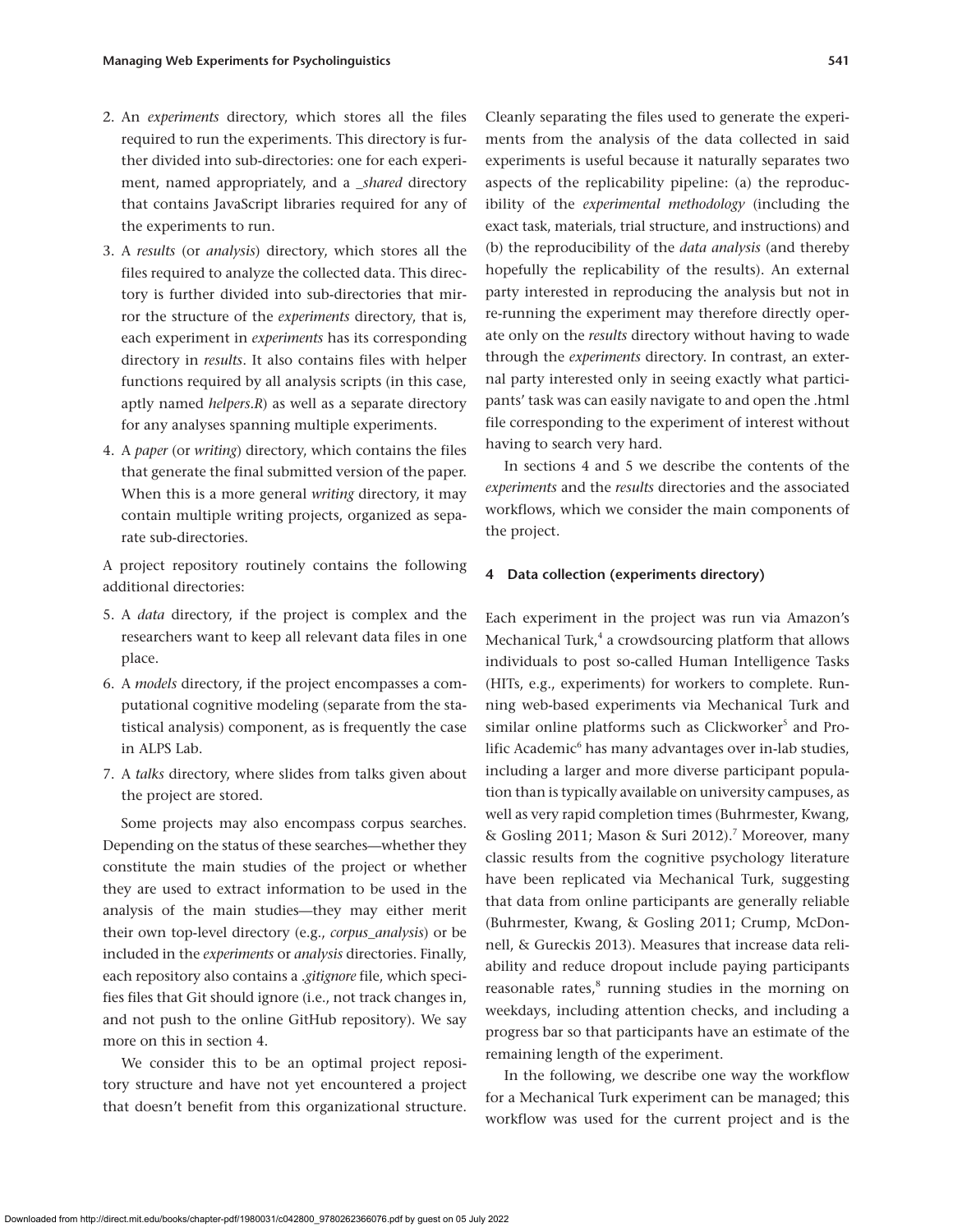standard workflow for any web-based experiment in ALPS Lab. Its advantages include a large degree of flexibility in the choice of experimental design and task, automated infrastructure for posting experiments and retrieving data, and a high degree of reproducibility. The initial learning curve is, we believe, very much justified by the payoff.

Each experiment was programmed as an external website using  $HTML^9/$  JavaScript<sup>10</sup>/CSS<sup>11</sup> and posted to Mechanical Turk. While generating experiments directly using HTML/JavaScript/CSS initially involves a learning curve for the user uninitiated in web programming, we recommend it over using the Mechanical Turk templates or out-of-the box services such as Qualtrics. The reason is that programming one's own experiments allows for more flexibility and control regarding tasks and experimental design than out-of-the-box services do. While the current experiment involved a simple continuous slider rating task in a two-block design with randomization of trials within blocks, we have used the same general infrastructure to run truth-value judgment studies, response time studies, self-paced reading studies, perception studies, free and forced production studies, studies involving drag-and-drop functionality, and many others. Example templates for such studies within the same framework used for this study are provided at [https://github.com](https://github.com/thegricean/LINGUIST245B) [/thegricean/LINGUIST245B.](https://github.com/thegricean/LINGUIST245B) We encourage interested readers to use the files we have provided as the basis for their own experiments. The internet abounds with good web-programming tutorials to aid in the process of modifying the experiments.

To run the experiments, we uploaded each experiment to J.T.'s university web space to be accessed through an external URL. $^{12}$  To link the experiment website to Mechanical Turk as a HIT we used the Submiterator tool (now superseded by Supersubmiterator $^{13}$ ), which provides an intuitive wrapper around the Mechanical Turk command line tools.14 The experiment ran until all the data were collected (no longer than a few hours for any of the experiments). Again using Submiterator, the data file was downloaded from Mechanical Turk, participant worker IDs<sup>15</sup> anonymized, and the data reformatted in such a way that the resulting .csv file contained one data point per row with all the relevant information for statistical analysis. This data file was then copied into the corresponding data sub-directory in the results directory, which concluded the data collection process.

#### **4.1 Experiment files**

We find it useful to label the directories corresponding to the individual experiments that were run in ascending order (e.g., by prefacing the directory names with 1\_, 2\_). This serves as a reminder of the chronological order in which the experiments were run. In this case, there is only a small number of experiments so this may seem less relevant, but for projects that require a lot of piloting, this ascending labeling is extremely useful. Alternatively, we have found it useful in other projects to include *pilots* and *main* sub-directories that contain the pilot experiments and main experiments to be reported, respectively.

Each of the sub-directories in the experiments has the same structure and consists of the following:

- 1. An *experiment.html* file that specifies the elements of the experiment and can be opened in a browser to view the experiment.<sup>16</sup>
- 2. A *js* directory that contains an *experiment.js* JavaScript file that determines the logical flow of the experiment.
- 3. A *css* directory that contains .css style files that determine stylistic elements of the experiment.

#### **4.2 Interfacing with Mechanical Turk**

Once the experiments were ready to be deployed, we used Submiterator, a python program originally written by Dan Lassiter and extended by Erin Bennett, to post the experiment to Mechanical Turk, subsequently retrieve the data, and anonymize participants' worker IDs. As noted, this tool has since been superseded by Supersubmiterator, written by Sebastian Schuster, which has the following convenient features; features 2 and 3 were not yet available with Submiterator:

- 1. One simple command each for (a) posting the experiment, (b) retrieving the results, and (c) reformatting the Mechanical Turk results file (which comes back as one participant's data per row) into a .csv file with one data point per row for easy analysis in R with already anonymized worker IDs.
- 2. No interaction with the no longer supported Mechanical Turk Command Line Tools is necessary. Simply specify a .config file with all relevant information about the HIT (see the Supersubmiterator documentation for more details, and see figure 47.1 for an example .config file for Experiment 1a).
- 3. Built-in batch support that makes sure that the total number of assignments (participants) is spread over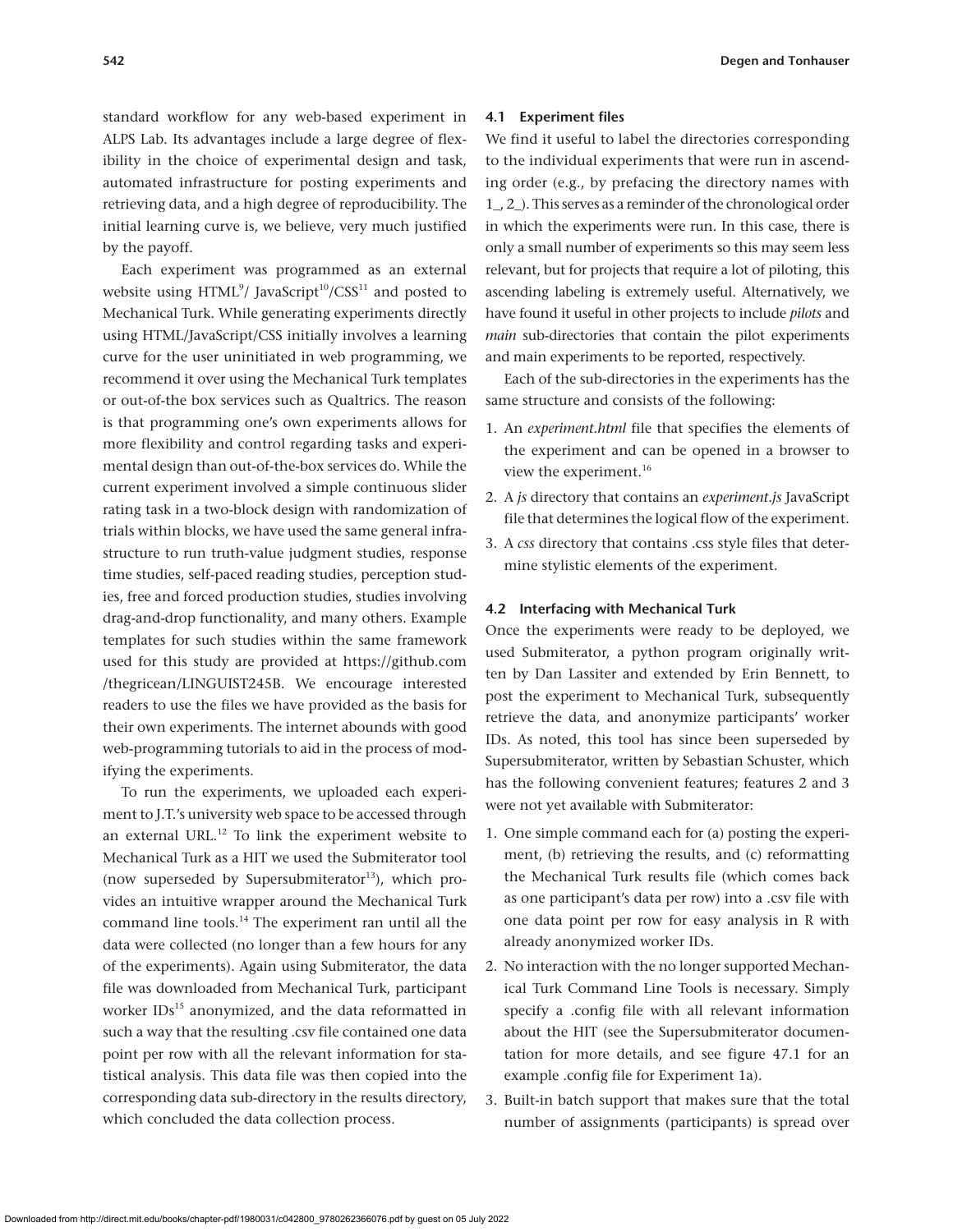

batches of no more than nine each. This is relevant because, at the time of writing, Amazon charges a 40% fee for HITs with more than nine assignments, but only 20% for HITs with up to nine assignments. The reformatting command automatically generates one merged data file for analysis.

Running Supersubmiterator requires only installing the tool, whereas Submiterator additionally required installing the no longer supported Mechanical Turk Command Line Tools (highly discouraged, given the lack of future support). Additionally, any requirements associated with Mechanical Turk studies generally including having an Amazon Payments account and a Mechanical Turk requester account—are necessary.

Because using Supersubmiterator means that multiple HITs with nine participants are generated, the issue of how to prevent participants from taking the experiment multiple times is relevant: the Unique Turker $17$  service provides that functionality. Setup notes are provided on the first author's LINGUIST 245B "Methods in Psycholinguistics" GitHub repository $18$  along with setup notes for the rest of the web-based experiment pipeline used in ALPS Lab and useful Mechanical Turk–related tips.

For the current project, the steps involved in running each experiment were:<sup>19</sup>

- 1. Program experiment as external website and copy it to web space.
- 2. Create *mturk* directory inside the *experiments* directory where all Mechanical Turk–related files are stored and from where the Submiterator command will be called.
- 3. Create *experiment.config* file (see example in figure 47.1) in *mturk*.
- 4. Run from command line to post experiment to Mechanical Turk:

submiterator posthit experiment

- 5. Run from command line to retrieve data from Mechanical Turk:
	- submiterator getresults experiment
- 6. Run from command line to reformat data for worker ID anonymization and easy analysis in R: submiterator reformat experiment
- 7. Copy generated data file *experiment.csv* to its corresponding *data* directory in *results* directory.

Step 7 is necessary because the project repository's *.gitignore* file specifies that all files inside of directories called *mturk* are to be ignored. This is a safety measure to ensure that deanonymized participant data does not end up visible to the public on the internet. It does introduce one step of potential human error if the wrong file is copied or is copied to the wrong place. We consider this preferable to the potential for exposing deanonymized data. A record of participant worker IDs is thus only kept on the local machine of the researcher who ran the experiment.

#### **5 Data analysis (results directory)**

For this project, and in ALPS Lab generally, we used the open-source statistical software package R (R Core Team 2017) in conjunction with the integrated development environment RStudio (RStudio Team 2016) to analyze the data. Reasons why RStudio is highly recommended include the ease of managing multiple active analysis scripts and plots, workspace visualization, syntax highlighting and prediction, and seamless integration with R Markdown<sup>20</sup> and knitr.<sup>21</sup>

Useful packages we used in this project (1–4 we use routinely) include:

1. *lme4* (Bates, Maechler, & Dai 2009) for conducting mixed-effects analyses.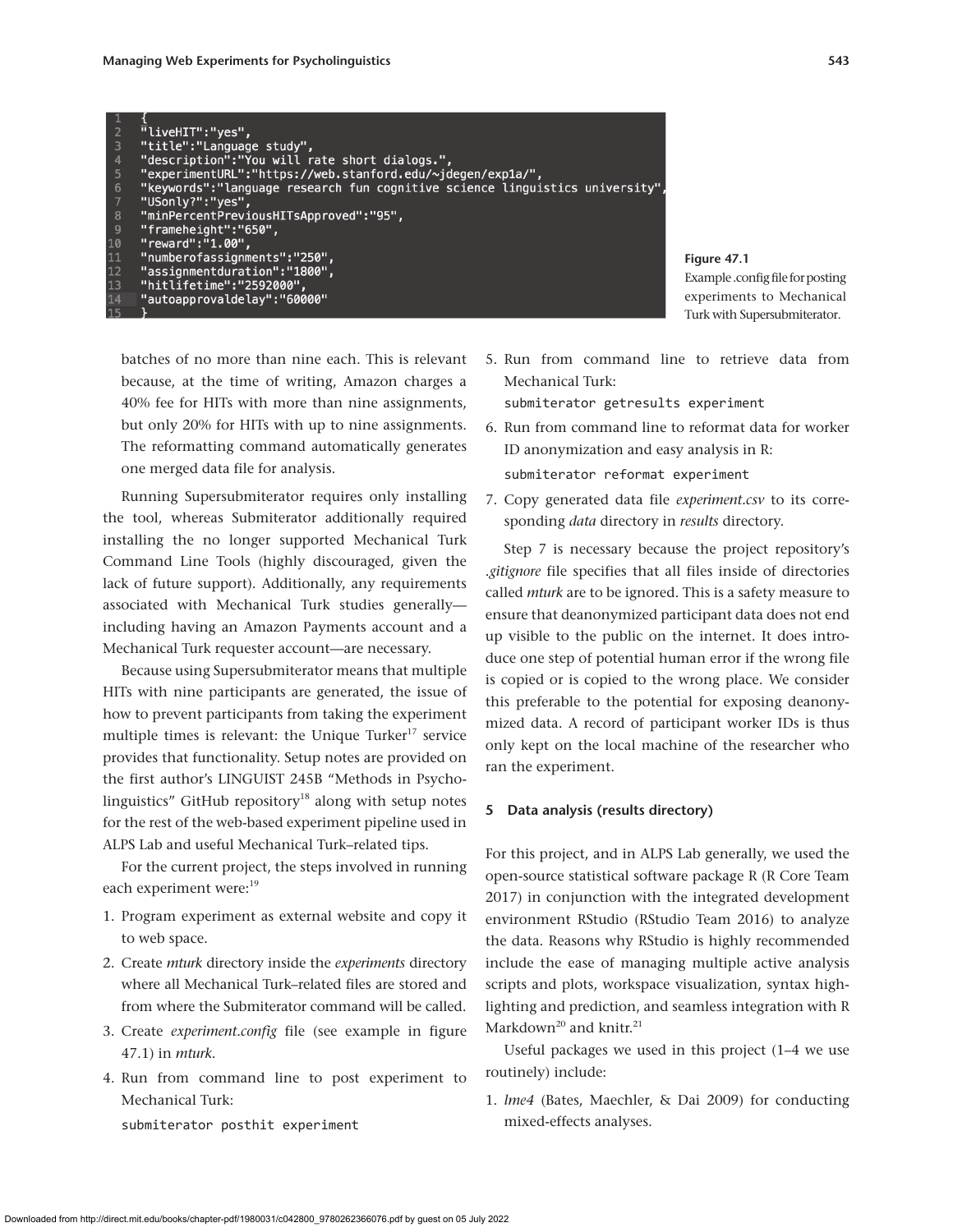- 2. *brms* (Bürkner 2017) for conducting Bayesian mixedeffects analyses.
- 3. *tidyverse* (Wickham 2017) for tidy data wrangling in R.
- 4. *ggplot2* (Wickham 2016) for data visualization.
- 5. *lsmeans* (superseded by *emmeans*; Lenth 2016) for computing pairwise comparisons.

The directory structure of *results* roughly mirrors that of *experiments*, in that each experiment receives its own directory in *results*. Each experiment directory further contains sub-directories *data*, *graphs*, and *rscripts*, which cleanly separates data files (e.g., the *experiment.csv* file generated by Submiterator reformat), R analysis files, $^{22}$ and graphs generated in the analysis process.

The *rscripts* directory contains separate R scripts for preprocessing the raw data from Mechanical Turk (mostly for the purpose of performing data exclusions, *preprocessing.R*), creating useful visualizations that are saved to the *graphs* sub-directory (*graphs.R*), and analyzing the data using mixed-effects models (*analysis.R*). All scripts should contain enough comments to allow the reader to reproduce the analyses reported in the paper and to follow what was done at each step. This particular way of separating the scripts is not necessary, though it can be helpful to separate preprocessing, visualization, and analysis.

#### **6 Concluding remarks**

We believe the reported organizational framework for webbased studies is a useful one: it cleanly separates relevant components of the reproducibility pipeline and openly stores all components for others to reproduce and build off of, with the exception of Mechanical Turk–related files that contain confidential participant information.

#### **6.1 Generalization to other types of studies**

The organizational framework we reported in this chapter generalizes to any project using web-based experiments. Experience suggests that it also easily generalizes to projects that use computational cognitive modeling or corpus searches in addition to (or instead of) behavioral experiments.23 It also generalizes to lab-based experiments and experiments conducted in the field—storing experimental scripts is a general property of the framework and is not specific to web-based or even more specifically Mechanical Turk experiments. An issue arises when proprietary software, such as E-Prime, is used. In this case, less material

can be shared. We consider this a reason to use opensource software whenever possible.

A different problem arises for studies that require storing very large data sets, as is often the case with eyetracking or ERP studies. GitHub has limits on how much data can be stored within one repository: at the time of writing, no one file can be larger than one hundred megabytes; repositories have a hard limit of one hundred gigabytes; and it is recommended that repositories be kept under one gigabyte in size. While large file storage solutions are constantly being developed, an option for those wanting to remain within the GitHub universe is to use Git Large File Storage (Git-LFS).<sup>24</sup> Another option is to upload downsampled or otherwise compressed data files and keep the raw data files backed up locally.

#### **6.2 What would we change?**

In general, we consider this an instance of a wellorganized and easily shareable project that we recommend as a model to others. However, given the rapid pace at which discussions regarding best practices in open and transparent science are progressing, we have already identified one key issue that we would handle differently, were we to start from scratch: preregistration. The Open Science Framework (OSF) makes it easy to preregister hypotheses, experimental design, and analyses (Foster & Deardorff 2017). The literature suggests that preregistration reduces the potential for many pitfalls in scientific practice, including avoiding problematic researcher degrees of freedom in fiddling with exclusion criteria, determining stopping criteria for running participants, and running exploratory analyses that are framed as planned analyses in the resulting papers (Roettger 2019; Simmons, Nelson, & Simonsohn 2011). Indeed, in current follow-ups to this project we have preregistered our hypotheses (see OSF preregistration at <https://osf.io/hn8px/>), and the policy we have implemented in ALPS Lab is that any hypothesis-driven experiment must be preregistered. This excludes experiments that only serve norming purposes or are acknowledged to be exploratory experiments that serve a subsequent hypothesis-generation purpose, though we have begun to preregister even those simply to note in an official place what the point of the experiment is. This is not to say that we see preregistration as the solution to all replicability problems, nor that there is anything wrong with conducting exploratory analyses—indeed, we are fans of fully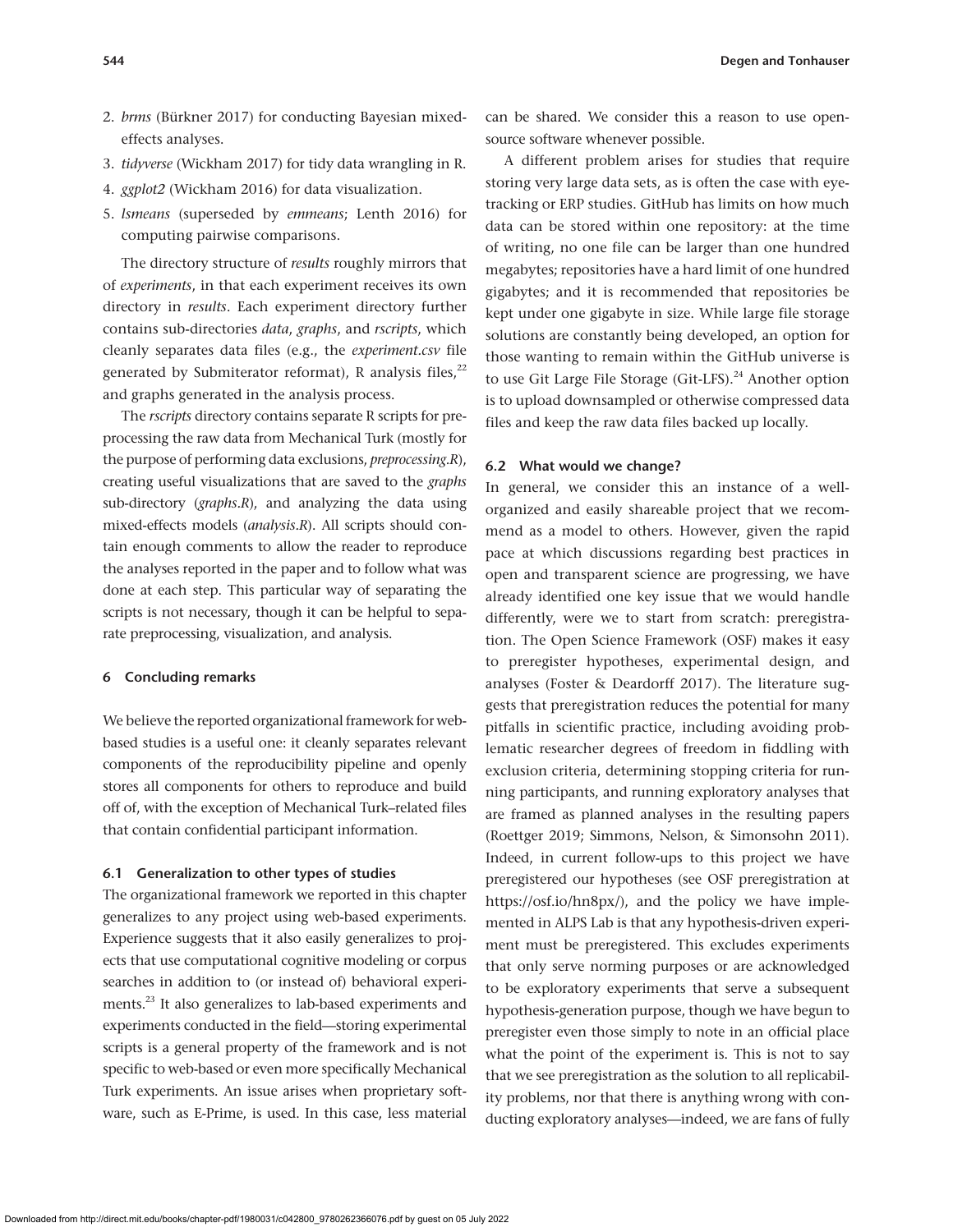| Use                       | Tool                   | More information                                 |
|---------------------------|------------------------|--------------------------------------------------|
| Communication             | Slack                  | https://slack.com                                |
| Version control           | Git<br>GitHub          | https://git-scm.com<br>https://github.com        |
| Experiment development    | HTML/JavaScript/CSS    | https://www.w3schools.com/html/default.asp       |
| Mechanical Turk interface | Supersubmiterator      | https://github.com/sebschu/Submiterator          |
| Data analysis             | R<br>RStudio           | https://www.r-project.org<br>https://rstudio.com |
| Preregistration           | Open Science Framework | https://osf.io                                   |

| <b>Table 47.1</b>      |
|------------------------|
| Overview of tools used |

exploring and becoming intimate with one's data sets. Preregistering hypotheses simply allows for a clear separation between confirmatory and exploratory analyses (for discussion, see Nicenboim et al. 2018; Roettger 2019).

A second thing we might do differently is to use R Markdown files instead of simple R files for running and documenting analyses. R Markdown allows for weaving together text written in the Markdown language with R source code to generate a coherent document that contains both the output of R code that is run (e.g., visualizations or tables of model coefficients) as well as prose descriptions of the analysis. The resulting document can be compiled into multiple output formats, including HTML and PDF. It can thus function as an internal lab notebook or even as a full paper.

#### **6.3 Adopting the organizational framework**

We are aware of the steep learning curve involved in adopting the workflow outlined in this chapter for those who have never used any of the described tools, but we believe it is worth it in the long run for all the reasons discussed in this chapter. The reader need not adopt all components of the framework at once. Table 47.1 provides an overview of the tools we discussed. You can add these tools to your own workflow incrementally, which is what we did over the years. Each addition yielded an improvement in transparency and organization of our projects, and we hope the same will be true for you.

#### **Notes**

- 1. <https://github.com>.
- 2. [https://git-scm.com.](https://git-scm.com)
- 3. [https://slack.com.](https://slack.com)

4. <https://www.mturk.com>.

- 5. [https://www.clickworker.com.](https://www.clickworker.com)
- 6. <https://www.prolific.co>.

7. We routinely complete studies that require three hundred participants within a few hours of posting.

8. ALPS Lab typically aims to pay participants at a rate of \$12– \$14 per hour. At the time of writing, US federal minimum wage is \$7.25 and California minimum wage is \$12. Workers typically get paid about \$3 per hour on Mechanical Turk, which has been documented as a serious and systematic case of labor exploitation (Pittman & Sheehan 2016).

- 9. <https://www.w3schools.com/html/>.
- 10. <https://www.w3schools.com/js/>.
- 11. [https://www.w3schools.com/css/.](https://www.w3schools.com/css/)

12. The experiments have since been taken off of J.T.'s Ohio State university web space. We provide a lasting example of Experiment 1a at [https://web.stanford.edu/~jdegen/exp1a/experiment](https://web.stanford.edu/~jdegen/exp1a/experiment.html—this) [.html—this](https://web.stanford.edu/~jdegen/exp1a/experiment.html—this) is the same experiment that is viewable by the reader by opening the file experiments/exp1a/experiment.html in a browser on your local machine if you have cloned the repository as described in section 3.

13. [https://github.com/sebschu/Submiterator.](https://github.com/sebschu/Submiterator)

14. Other tools or entire frameworks that provide interfaces with Mechanical Turk and other crowdsourcing platforms and include some functionality for experiment development directly include psiTurk [\(http://psiturk.org/\)](http://psiturk.org/) and \_magpie ([https://magpie](https://magpie-ea.github.io/magpie-site/) [-ea.github.io/magpie-site/](https://magpie-ea.github.io/magpie-site/)), among many others.

15. A Mechanical Turk worker ID is a unique identifier associated with a participant, linked to their e-mail address, and thus provides personal identifying information. These IDs must therefore never be posted online.

16. To view the HTML and JavaScript code, open any of the files in your favorite editor. We like Sublime Text [\(https://www](https://www.sublimetext.com)